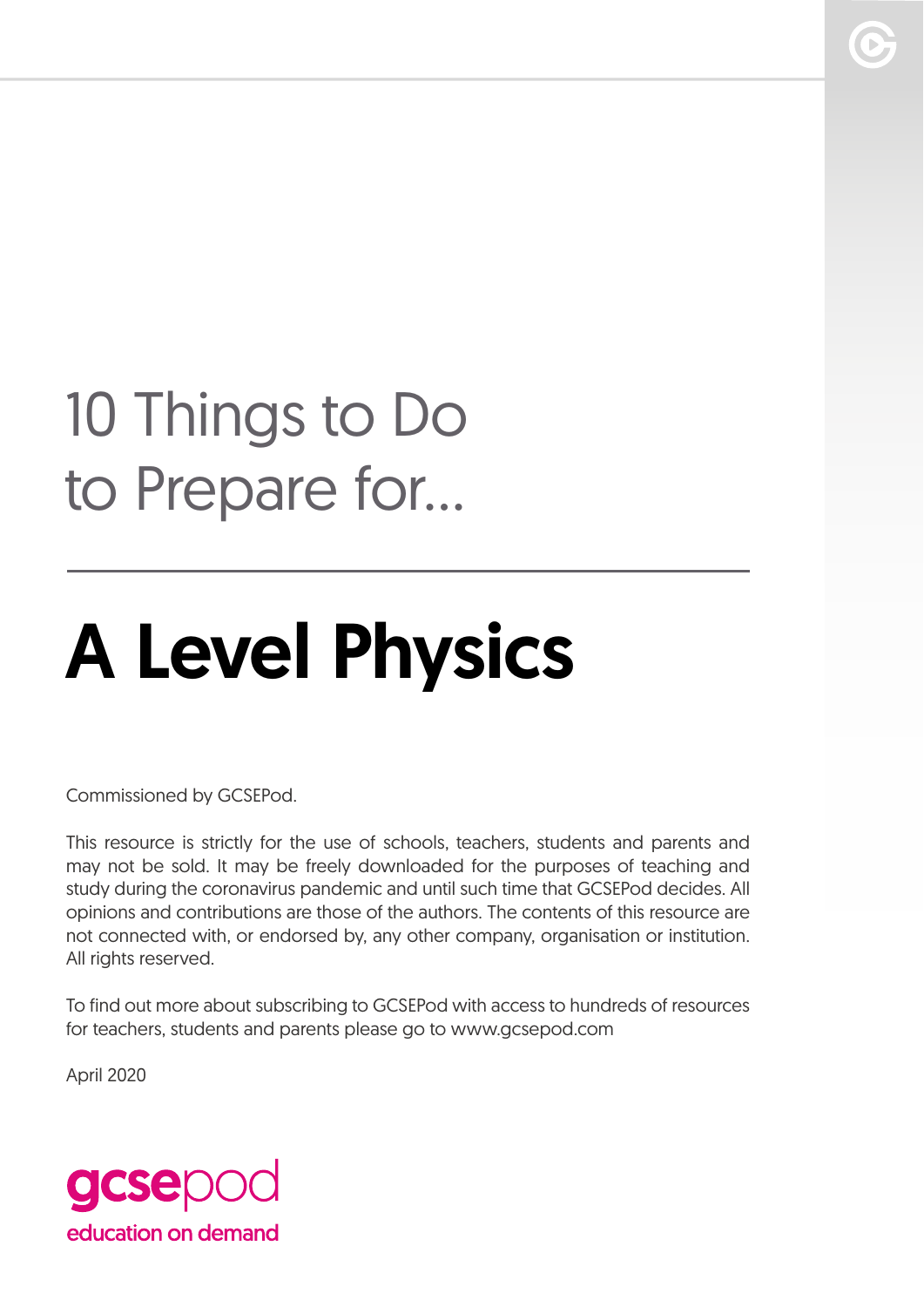### **Activities**

When doing A level Physics it is important to be able to think ideas through and try to develop good explanations. These questions are designed to get you thinking. Have a go at them and be prepared to do a bit of research to develop your responses.

Many of the ideas here are ones you will have met while doing GCSE Physics or the Physics part of Combined Science, but are in a new context. Others may be completely new to you. Don't worry if you can't recall an answer straight away, but see what you can work out.

#### 1. Refraction

A ruler is put into a jug of water. This is what it looks like from the side. As you can see, it looks as if the ruler is broken where it passes through the surface of the water.

If we look closely at where the ruler goes through the surface of the water, it looks like this. You can try this out quite easily by putting your own ruler or pencil into a glass of water.

- a. See if you can explain why this happens, using ideas about the refraction of light.
- b. Draw a diagram to show what you think is happening to light rays travelling from the ruler to your eye. Draw the diagram as if you were looking down on the jug from above. The diagram should show (using continuous lines) the path that light actually takes. It should also show (using broken lines) where the eye (and brain) thinks the light is coming from.

The ruler is now turned so we can see the front of it. It is still in the jug and partly submerged.

We can look in more detail at where the ruler enters the water.

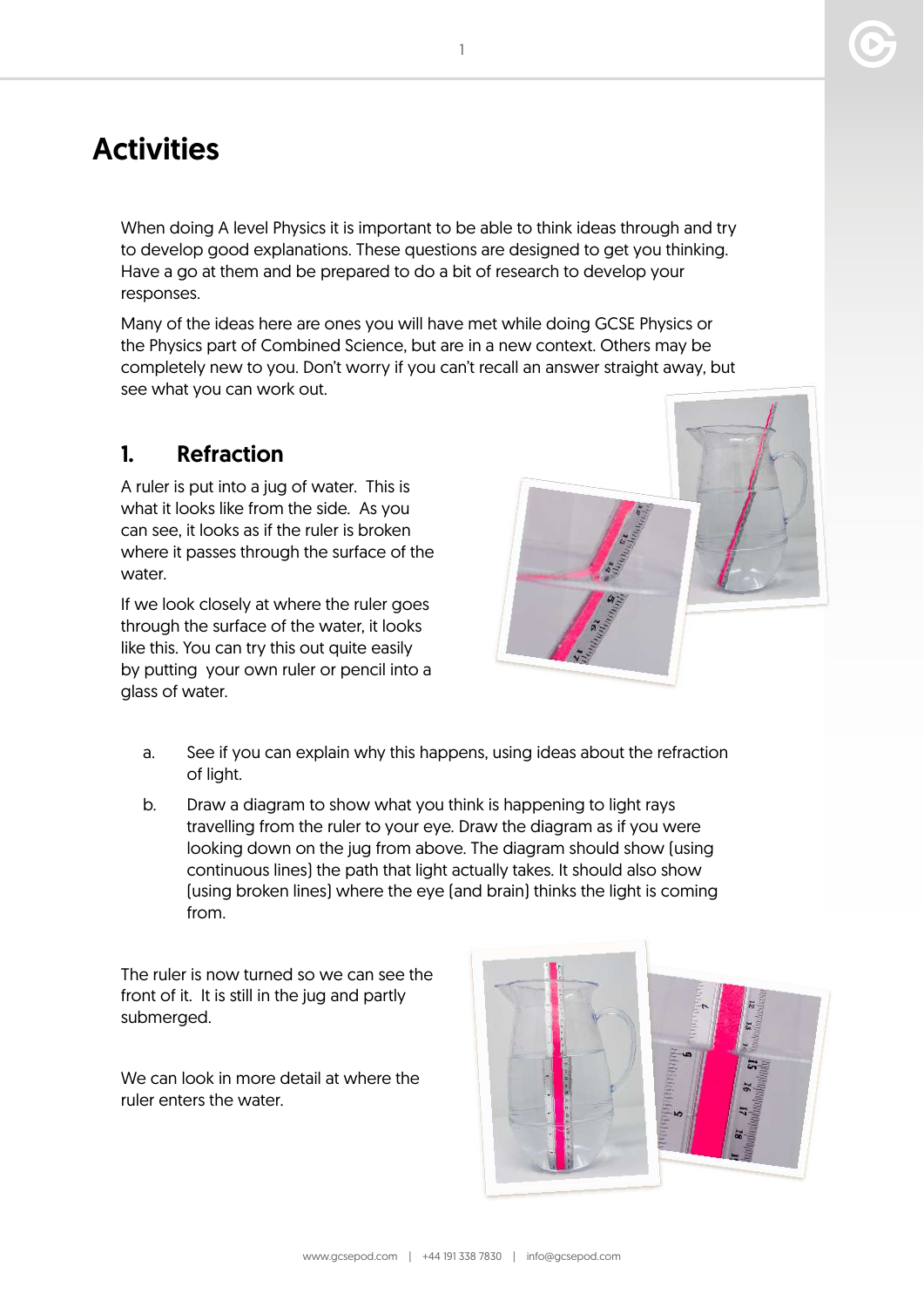- c. Describe the effect you can see.
- d. Suggest whether this could be referred to as an optical illusion.
- e. In fact, the jug is acting as a lens. See if you can draw a diagram to show the path taken by light travelling from the ruler to your eye. A good way of doing this is to draw it as viewed from above. Your diagram should show how the light actually travels and also how your eye thinks the light has travelled.

#### 2. Radioactive decay

Radium is a naturally radioactive material. As time goes by it decays to form radon. Each atom of radium splits into an atom of radon and an alpha particle.

- a. What does an alpha particle consist of?
- b. Why is an alpha particle also referred to as a Helium nucleus?
- c. If we represent the decay using this equation:  $\frac{226}{88}Ra \rightarrow Rn + \frac{4}{2}He$  [radium is Ra and radon is Rn), see if you can work out the mass number and the atomic number of radon.
- d. We can model radioactive decay by having a tray of, say, 100 dice. The dice are shaken and all those showing a six are removed and counted. The remaining dice are shaken and the process repeated until all the dice are gone. The number of sixes each time gradually becomes less and less.
	- i. How is this a good representation of radioactive decay?
	- ii. In which ways is it not a good model?

#### 3. Motion and energy

Maya is six years old and loves riding on a swing in the playground. Her mother pushes her to get her started and then lets her swing to and fro. Each oscillation is the journey from the furthest point back to the furthest point forwards and then back again.

- a. What is the difference between speed and velocity?
- b. Describe how her speed varies during one complete oscillation.
- c. Now describe her journey in terms of acceleration. Clearly identify where she is accelerating and whether this acceleration is positive or negative.
- d. When Maya's mother pulls her back at the start of the ride she is transferring energy to Maya. When she lets go, the gravitational potential energy stored in Maya is transferred to kinetic energy. Explain how the amounts of these alter during one complete oscillation.
- e. After a while, Maya comes to rest. Where has the energy gone?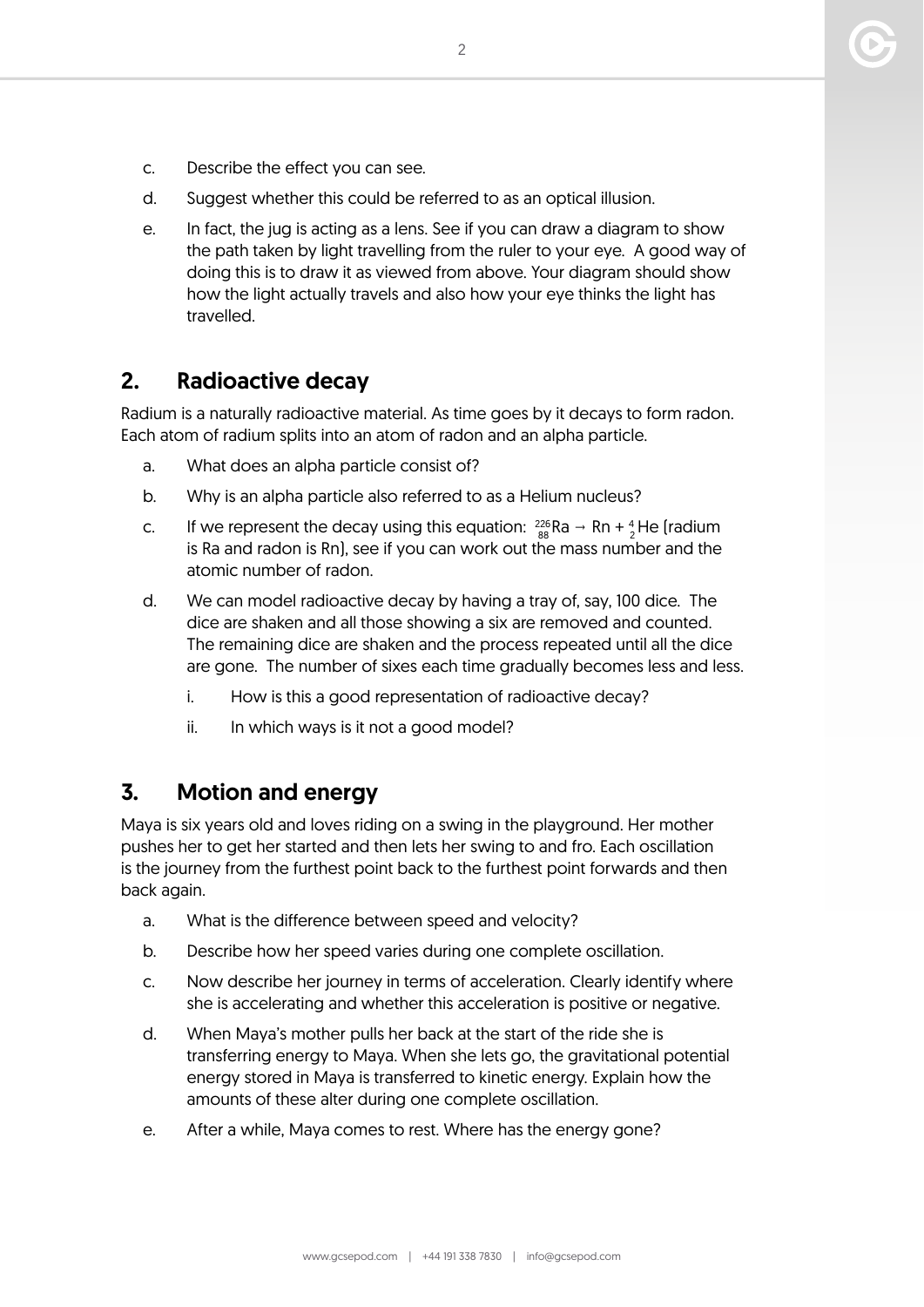#### 4. More on motion and energy

A Newton's Cradle typically consists of five metal balls, each suspended by two fine wires from a frame. They are often sold as toys.

- a. How is momentum calculated?
- b. How is kinetic energy calculated?

The ball at the left is pulled back and released. When it hits the other balls, the one at the right flies up and then swings back. This goes on for several minutes.

If two balls are pulled back on the left and released, when they hit the other balls, two on the right fly off and land back, and so on.



- c. Explain how this demonstrates both conservation of momentum and conservation of kinetic energy.
- d. Paul sees this and says "I don't understand why setting one ball in motion at one end always causes just one ball to fly off at the other end. If momentum is conserved then surely you could have two balls moving off at the other end but at half the speed – that would conserve momentum." How would you respond to this?

#### 5. Voltage and current

Stella sets up a circuit to investigate the voltage-current characteristics of a light bulb. She knows she has to connect the voltmeter and the ammeter correctly for them to work and produce data.

- a. Explain how to put the voltmeter in the circuit and how to include the ammeter. Use the terms 'series' and 'parallel' in your explanation and sketch the arrangement.
- b. Including the meters should, ideally, not alter the way the circuit behaves. Explain, therefore, what you would expect to be true about:
	- i. The resistance of a voltmeter.
	- ii. The resistance of an ammeter.
- c. You have been asked to mentor a student in Year 9 who is starting their GCSE course and has done some work with circuits. They say "I don't understand why we measure both voltage and current. If one goes up,

3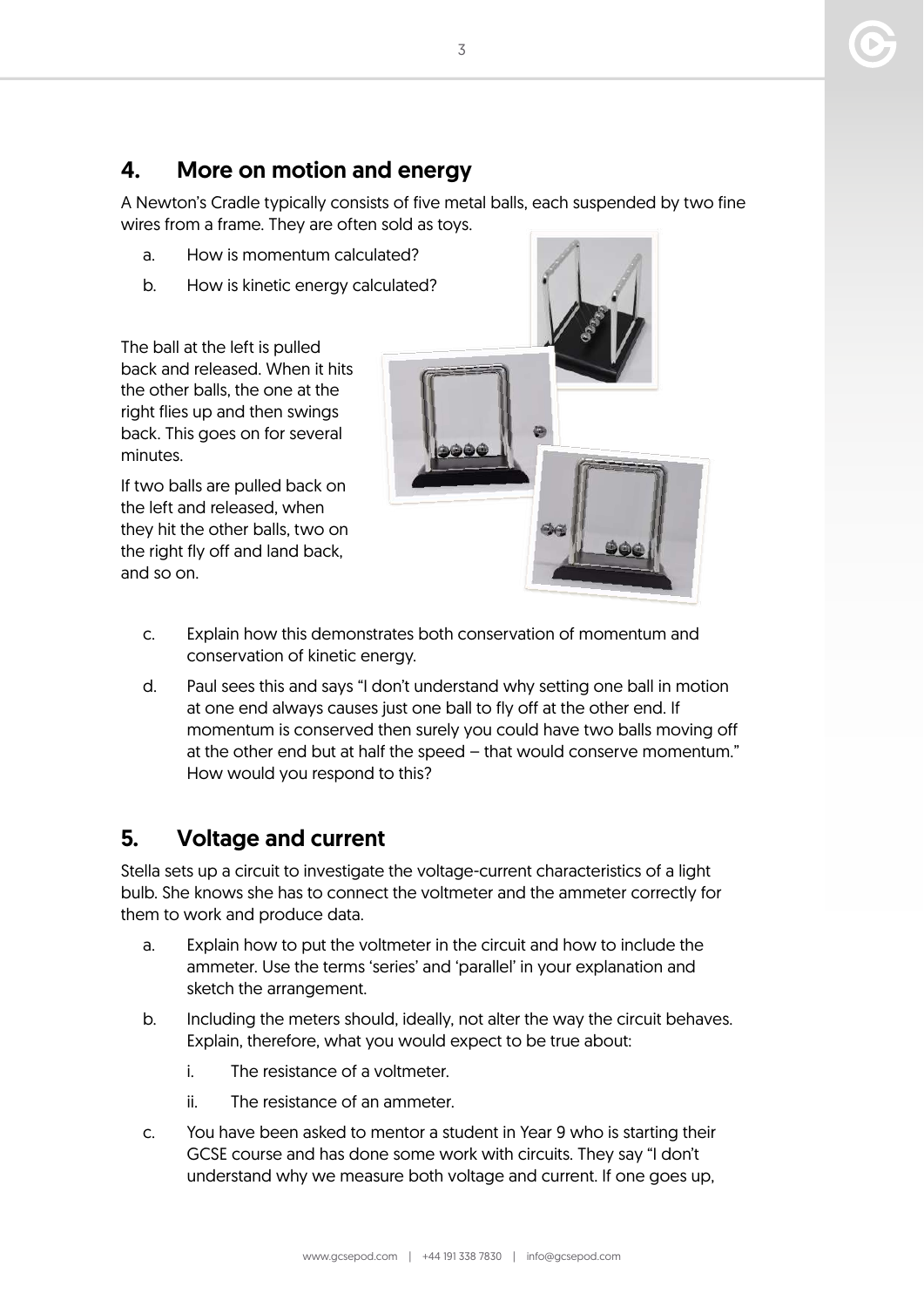so does the other. They're just ways of measuring how much electricity is flowing – they're the same thing really." How would you respond and explain the difference?

#### 6. Standard prefixes

Measurement and the use of units are key parts of Physics. This activity involves thinking about measuring distance and the use of the metre as a unit.

a. Draw a table with three columns and 31 rows. Head the columns like this:

| Prefix<br>Factor | Example (reference to distance in meters) |
|------------------|-------------------------------------------|
|------------------|-------------------------------------------|

- b. Now enter values in the first column going from 1015 going down to 10-15. This is why you need 31 rows.
- c. Some of these factors have standard prefixes. These are ones in which the index is a multiple of three. For example, 103 has the prefix of kilo and 106 is mega. Research the other standard prefixes and enter these in the second column.
- d. These factors and prefixes apply to all units, but in the third column we are going to apply them to distance and the use of metres. Below is a list of objects that you are going to use as examples. For instance, if you think that the nearest one of those measurements to the diameter of a large city was 104 metres, then you would enter that in the third column next to that factor.
	- i. Use your skill and judgment to enter the following examples into the table. Remember that we are approximating to the nearest available value.
		- Diameter of a large city, e.g. London
		- Diameter of outer electron shell of carbon
		- Diameter of a white blood cell
		- Diameter of a proton
		- Distance Earth travels in one hour
		- Width of a strand of DNA
		- Diameter of Moon's orbit around Earth
		- Nucleus of carbon atom
		- Diameter of Solar System
	- ii. Now research the right answers.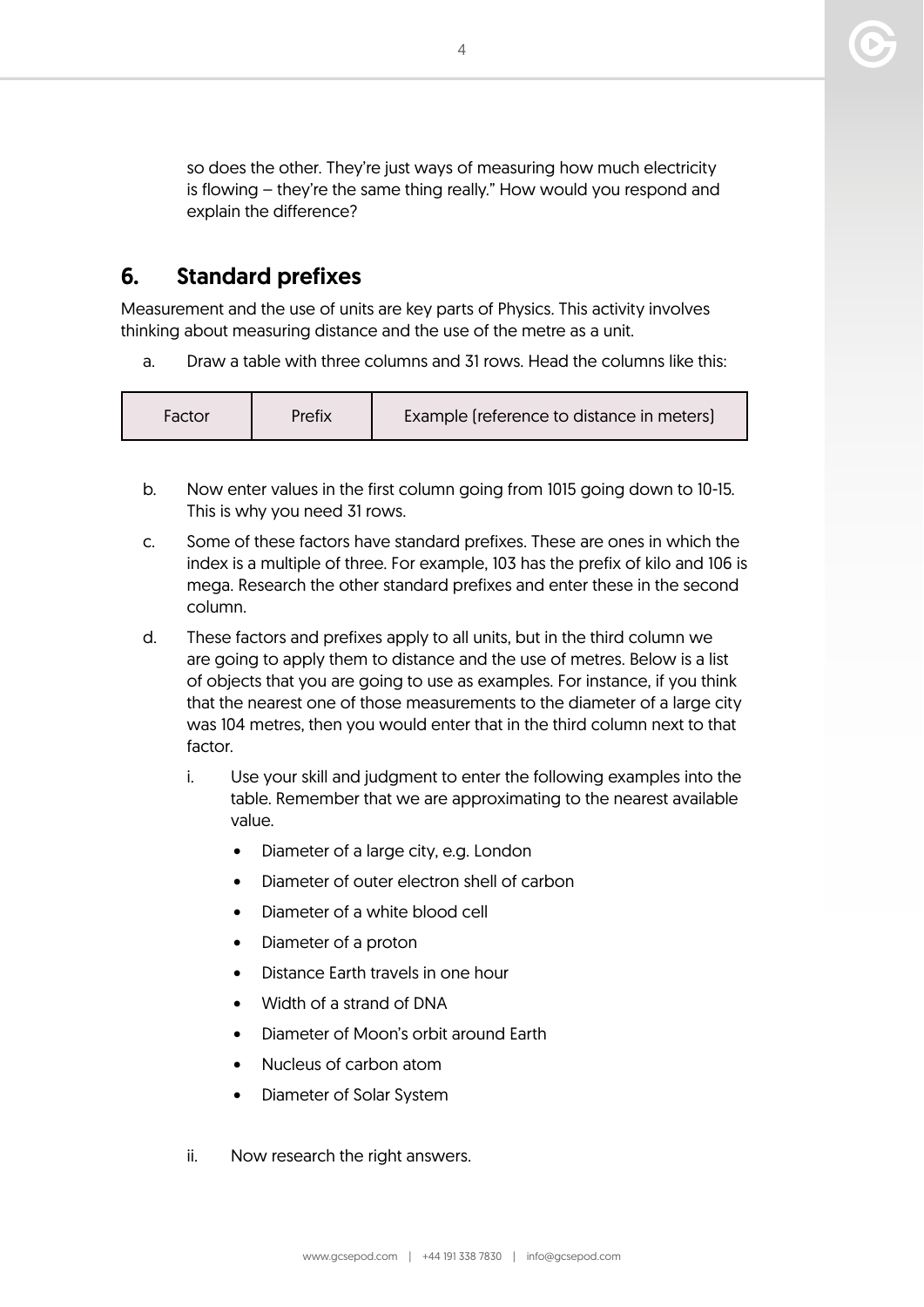#### 7. Earthing

Plasma globes are sold in high street stores as novelty items. At the centre of the globe is a high voltage electrode and the transparent globe is filled with inert gases such as neon. When switched on, filaments of plasma flow extend from the central electrode to the outer globe.



- a. Suggest why it is necessary for the central electrode to be at a high voltage.
- b. Explain why even though this electrode will be at a voltage of several kilovolts, it is not dangerous.
- c. If someone touches the globe with their finger, then the filaments flow towards it. Suggest why this happens.
- d. Electrical appliances with a metal case have to be earthed to make them safe.
	- i. Explain what earthing is.
	- ii. Explain why it is only used with metal appliances.
	- iii. Explain why touching a plasma ball demonstrates the principle of earthing.



#### 8. Moments

Maya is in the playground with her father and her younger sister, Anna. Anna wants to ride on the seesaw and is very keen for all three of them to go on at once.

- a. How is the moment of a force calculated?
- b. The father knows he is heavier than his daughters and that they need to balance the seesaw. Explain how he can use the idea of moments to estimate where he should sit and where the girls should be to balance the seesaw.
- c. Anna announces that she wants to be on her own on one side of the seesaw and that her sister and father have to be on the other side. Anna is the lightest; explain whether it is possible for her to balance the other two.